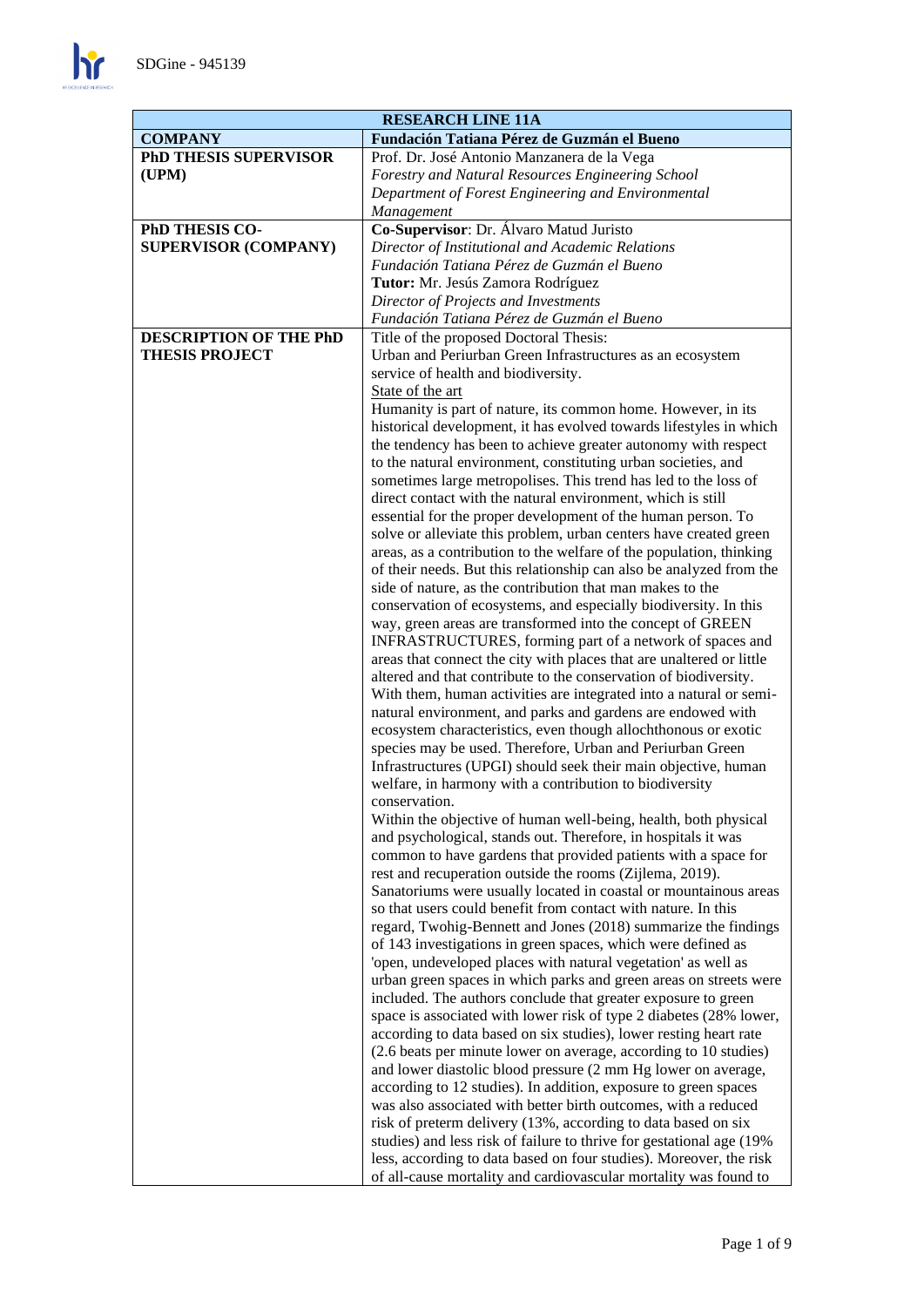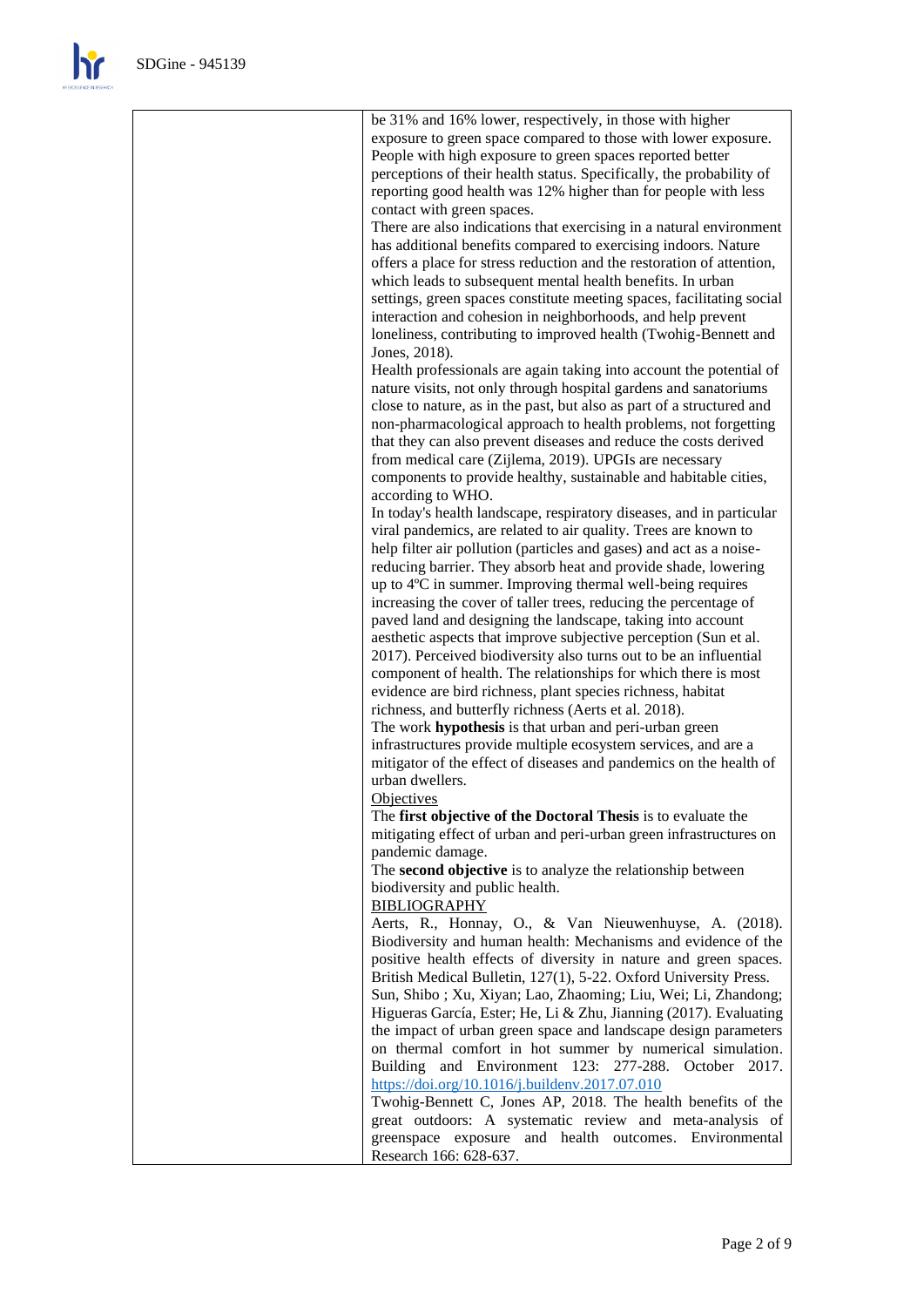Zijlema WL et al. 2019. The longitudinal association between natural outdoor environments and mortality in 9218 older men from Perth, Western Australia. Environ Int 04 10;125:430-436. Scientific-technological description of the proposed PhD thesis. The proposed PhD Thesis will evaluate the ecosystem services of urban and peri-urban green infrastructures related to human health, especially in the case of pandemics. These effects will be studied at the level of public health, physical, psychological, depending on the typologies of urban and peri-urban green infrastructures, and in relation to biodiversity. Particular attention will be paid to the effects of green infrastructures on the cardiorespiratory system, mortality risk, stress level, immune system enhancement, physical activity, mental fitness and sociability. First, a representative number of large urban centers will be selected, such as Madrid and other similar cities, in which an inventory of UPGI will be carried out, requesting the data from the town planning and environmental departments and councils. At the same time, Remote Sensing and Geographic Information Systems (GIS) will be used to locate and quantify the UPGI. The UPGIs will be characterized by typology and biodiversity indicators. For example, Hospitales de Madrid (HM) has made available to the international scientific community an anonymized clinical database with all available information on patients treated in its hospitals for the SARS-CoV-2 virus. Similarly, other databases will be explored in the areas under study. Thirdly, the health data previously collected in the GIS will be geolocated to relate them spatially to the presence of UPGI and levels of biodiversity characterized in the first phase. Finally, a geostatistical analysis of the relationships found will be carried out, and the corresponding conclusions will be drawn regarding the objective of the Thesis and its starting hypothesis. Research methodology and work plan. The methodology and work plan will be articulated in tasks: 1. Experimental analyses will be designed comparing different types of urban concentrations, by size and population density in each municipality. An exhaustive search for the presence and density of urban and peri-urban green infrastructures in large populations, and in medium and small cities will be carried out. Data sources: government agencies and spatial databases (Sentinel, Landsat, SPOT, etc.). 2. Localities and urban districts will be classified according to the presence of protected natural or semi-natural spaces and visitable periurban forests, parks, gardens, landscaped squares, tree-lined avenues, by means of automatic techniques of Artificial Intelligence (Random Forest, neural networks, Vector Support Machine). 3. In parallel, anonymized public health data (incidence of pandemics and other epidemics, cardio-respiratory diseases) will be collected from health authorities and hospitals, ensuring compliance with data protection laws and equivalent directives. Geolocation of health data in a GIS. 5. Cross-analysis of the presence of UPGI and health data using geostatistical techniques. 6. Conclusions and writing of the Thesis.

| $\sigma$ . Concrusions and writing or the Filesis. |      |        |        |
|----------------------------------------------------|------|--------|--------|
| Chronogram: TASKS                                  | vear | vear 2 | vear 3 |
| 1. UPGI characterization IV                        |      |        |        |
| 2. Urban Typification UPGIs                        |      |        |        |
| Secondment at U.                                   |      |        |        |
| Cambridge/Bangor                                   |      |        |        |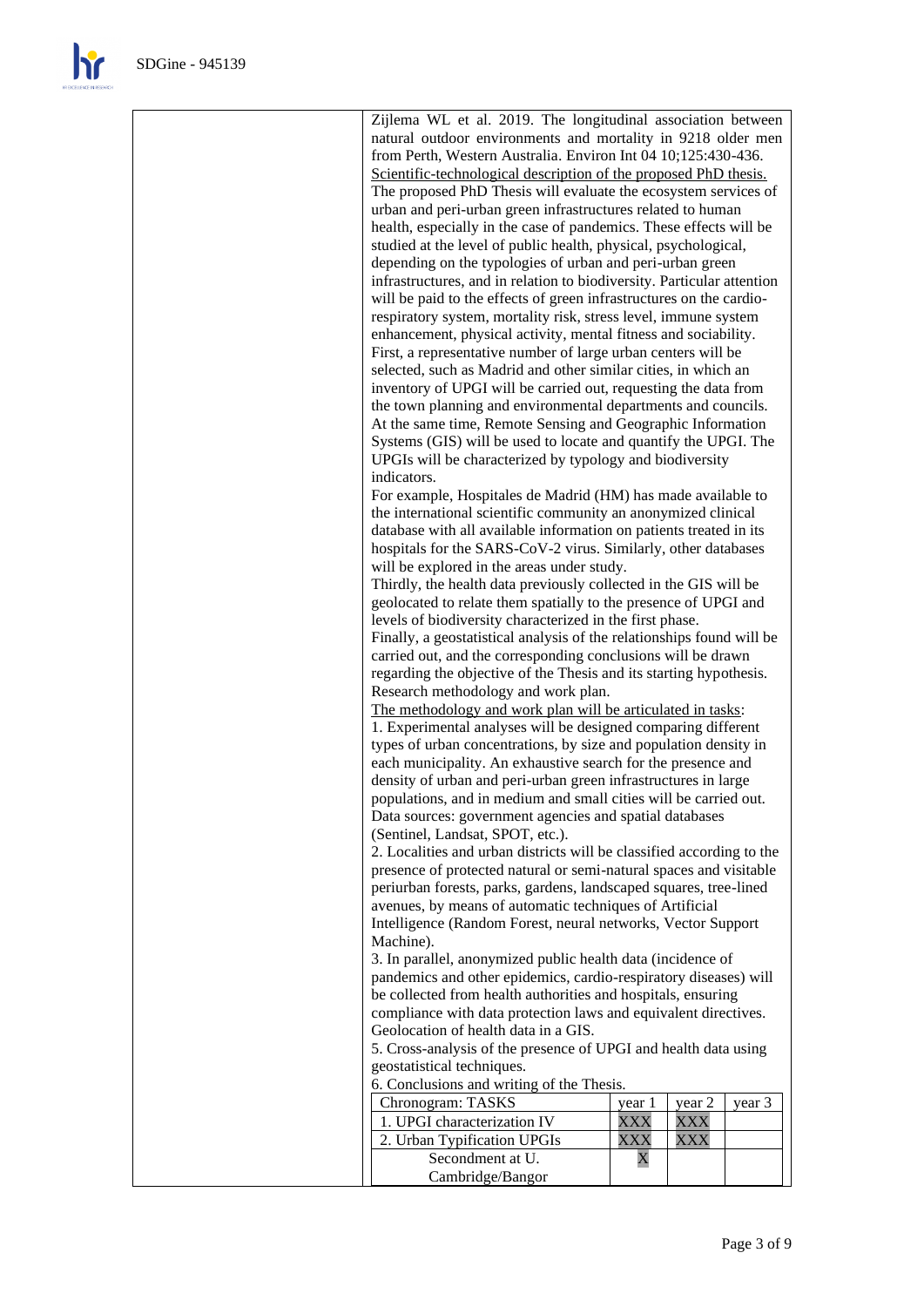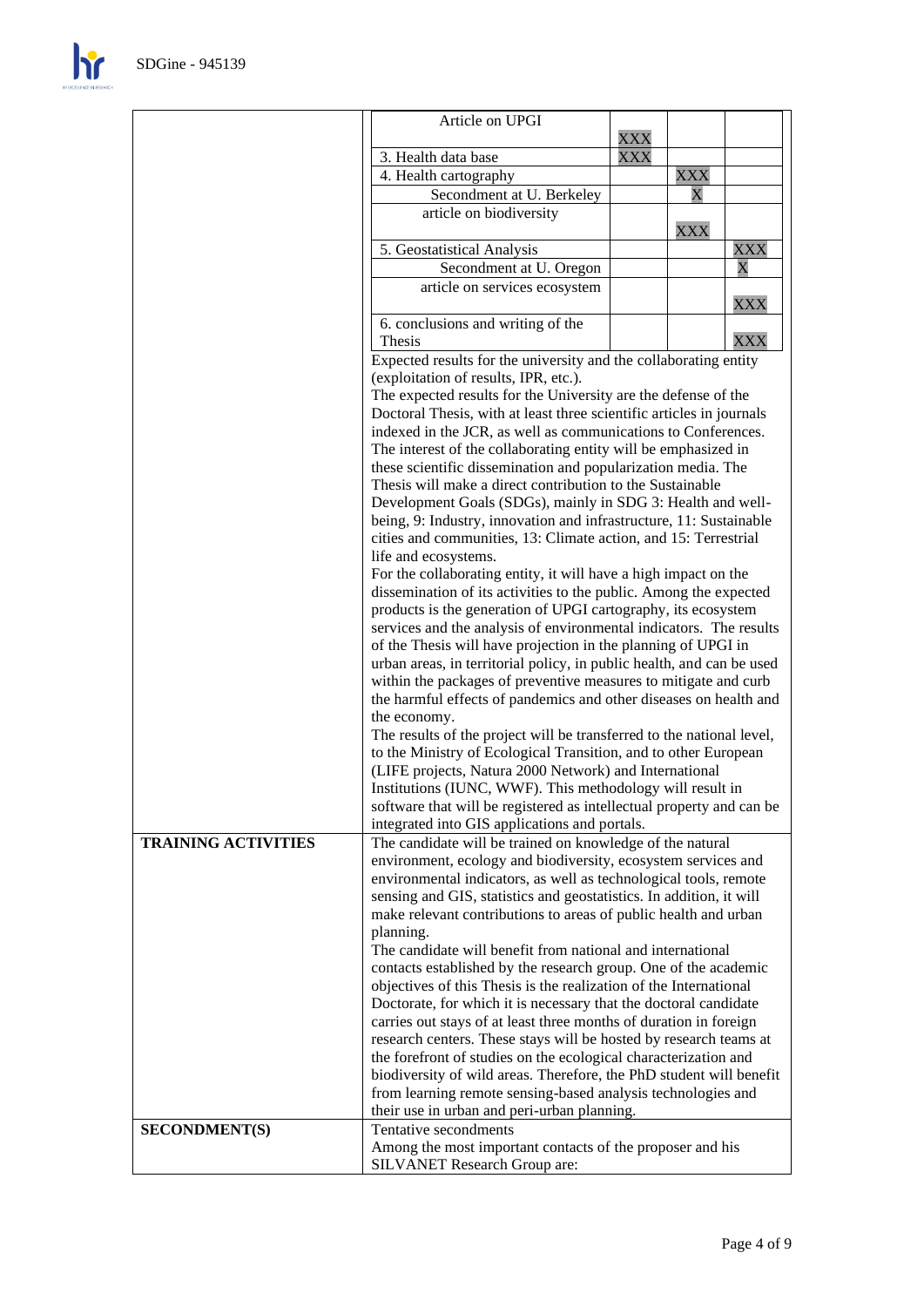$\mathbf{h}$ 

|                         | the Universities of Cambridge and Bangor in the United                   |
|-------------------------|--------------------------------------------------------------------------|
|                         | Kingdom, where the PhD student will stay in the fourth quarter of        |
|                         | the first year, and the Universities of California Berkeley (stay in     |
|                         | the third quarter of the second year) and Oregon (United States,         |
|                         | where he will stay in the second quarter of the third year).             |
| <b>REQUIREMENTS FOR</b> | <b>Degree</b> (MSc, ): To be in possession of an official diploma of     |
| <b>CANDIDATES</b>       | Bachelor's degree, first cycle Degree, or equivalent, plus one of        |
|                         | university Master's degree, or equivalent, provided that at least        |
|                         | 300 ECTS credits have been obtained in all of these two                  |
|                         | teachings.                                                               |
|                         | <b>Skills:</b> knowledge of Remote Sensing, GIS, R, (Geo) statistics and |
|                         | programming will be welcome.                                             |
|                         | Background: Forestry, Environmental Sciences, etc.                       |

| <b>RESEARCH LINE 11B</b>      |                                                                                                                                |
|-------------------------------|--------------------------------------------------------------------------------------------------------------------------------|
| <b>COMPANY</b>                | Fundación Tatiana Pérez de Guzmán el Bueno                                                                                     |
| <b>PhD THESIS SUPERVISOR</b>  | Prof. Dr. Carlos Gregorio Hernández Díaz-Ambrona                                                                               |
| (UPM)                         | Agricultural, Food and Biosystems Engineering School                                                                           |
|                               | Department of Agricultural Production                                                                                          |
|                               | (PhD in Agro-environmental Technology for Sustainable                                                                          |
|                               | Agriculture)                                                                                                                   |
| PhD THESIS CO-                | Co-Supervisor: Dr. Álvaro Matud Juristo                                                                                        |
| <b>SUPERVISOR (COMPANY)</b>   | Director of Institutional and Academic Relations                                                                               |
|                               | Fundación Tatiana Pérez de Guzmán el Bueno                                                                                     |
|                               | Tutor: Mr. Jesús Zamora Rodríguez                                                                                              |
|                               | Director of Projects and Investments                                                                                           |
|                               | Fundación Tatiana Pérez de Guzmán el Bueno                                                                                     |
| <b>DESCRIPTION OF THE PhD</b> | The natural space bordering the urban area: Observation base to                                                                |
| <b>THESIS PROJECT</b>         | know the functioning of natural ecosystems.                                                                                    |
|                               | This proposal will study Four pillars of sustainability:                                                                       |
|                               | Environmental, Social, Economic, and Governance applied to the                                                                 |
|                               | functioning of natural systems in border, semi-natural, and                                                                    |
|                               | extensive agricultural areas (agro silvo pastoral dehesa) so as to                                                             |
|                               | fill an important scientific gap. The issue is relevant worldwide,                                                             |
|                               | given the complexity of managing these spaces, as can be seen in                                                               |
|                               | the unfortunate events of large forest fires that have affected                                                                |
|                               | catastrophically from California to Australia, not only due to the                                                             |
|                               | cost of human lives, but also due to the loss of their natural                                                                 |
|                               | values. Also due to the role that these buffer spaces present for                                                              |
|                               | the deposition of tropospheric ozone and other elements such as                                                                |
|                               | nitrogen. It is necessary to provide scientific knowledge for a                                                                |
|                               | better integrated and sustainable management of these frontier                                                                 |
|                               | environments.                                                                                                                  |
|                               | To know the operation of High Natural Value spaces in the                                                                      |
|                               | surroundings of large city and their metropolitan area. It proposes                                                            |
|                               | a new reflection of the dialogue between country and city. The                                                                 |
|                               | idea of a green corridor around the city of Madrid (the so-called                                                              |
|                               | "Bosque Metropolitano", metropolitan Forest) and its connections                                                               |
|                               | to the surrounding forest, requires studying how this space can                                                                |
|                               | function. The metropolitan forest raises the connectivity of the                                                               |
|                               | green infrastructure of the city and its surroundings, so it also                                                              |
|                               | transcends the peri-urban space, the European Union catalogs the<br>spaces of High Natural Value in application of the Habitat |
|                               | Directive 92/43/EEC, as dehesas, and most of the peri-urban                                                                    |
|                               | environment of the city of Madrid some of its elements are                                                                     |
|                               | declared a World Heritage Site. Buffer zones in Mediterranean                                                                  |
|                               | environments are very fragile. Especially the Mediterranean                                                                    |
|                               | vegetation and the pastures in particular are especially sensitive to                                                          |
|                               | changes. This comparison will allow a better analysis of extensive                                                             |
|                               |                                                                                                                                |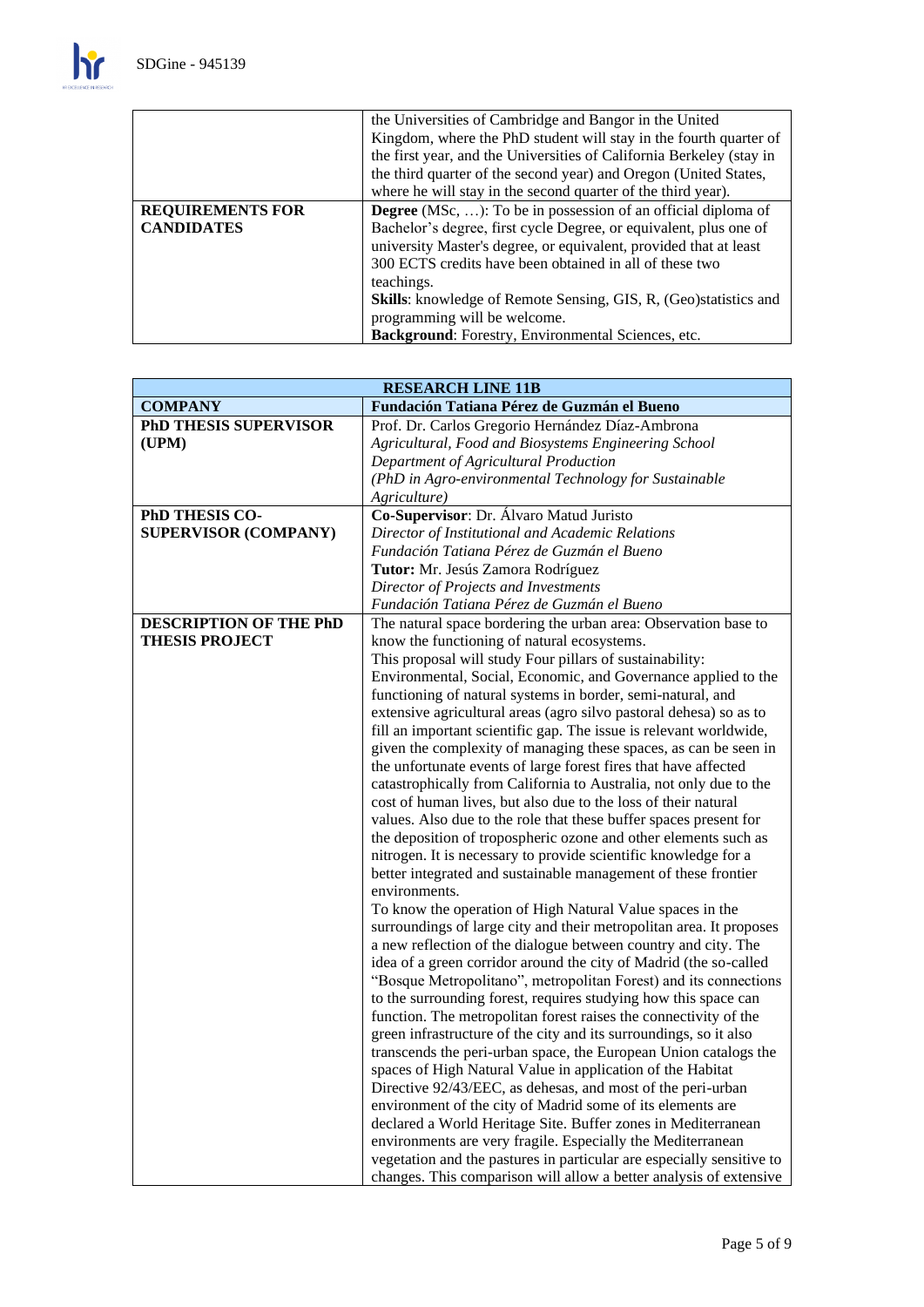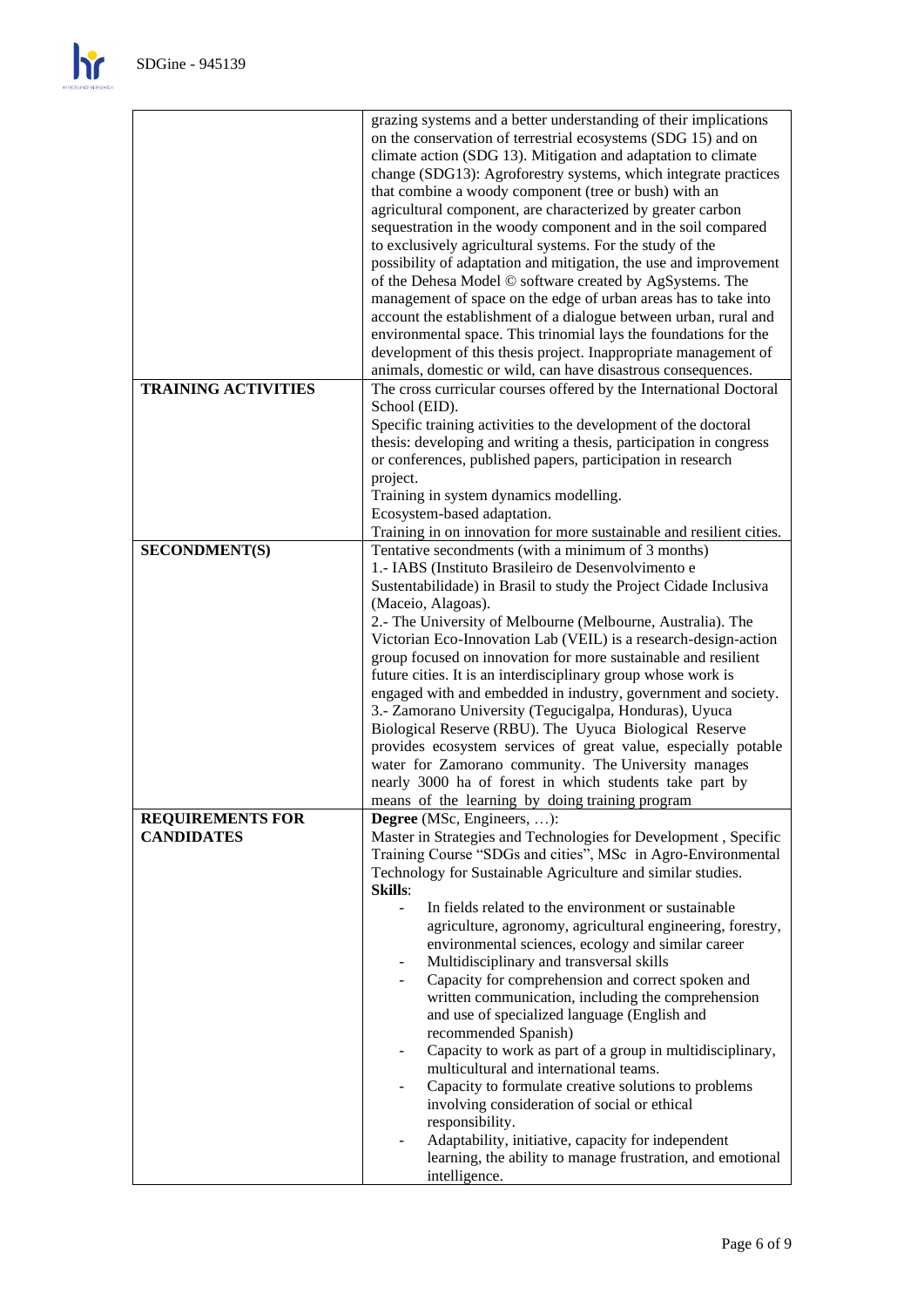$\mathbf{h}$ 

| Capacity to carry out R&D+i projects, designing and<br>conducting experiments, analysing results and drawing<br>conclusions. |
|------------------------------------------------------------------------------------------------------------------------------|
| Communication skills.                                                                                                        |
| <b>Background:</b>                                                                                                           |
| Graduates with science, technology, engineering, art and<br>applied mathematics backgrounds.                                 |
| Understanding of and ability to apply environmental<br>۰.                                                                    |
| assessment and management methodologies in                                                                                   |
| agronomy and forestry                                                                                                        |

| <b>RESEARCH LINE 12A</b>  |                                                                                    |  |
|---------------------------|------------------------------------------------------------------------------------|--|
| <b>COMPANY</b>            | <b>Optiva Media</b>                                                                |  |
| <b>PhD THESIS</b>         | Prof. Dr. José Manuel Menéndez García                                              |  |
| <b>SUPERVISOR (UPM)</b>   | Telecommunications Engineering School                                              |  |
|                           | Signals, systems and radio communications department                               |  |
| PhD THESIS CO-            | Dr. Iñaki Martínez Sarriegui                                                       |  |
| <b>SUPERVISOR</b>         | Optiva Media                                                                       |  |
| (COMPANY)                 |                                                                                    |  |
| <b>DESCRIPTION OF THE</b> | Content consumption habits are changing, with increasingly                         |  |
| <b>PhD THESIS PROJECT</b> | demanding consumers that require total control of what, when and                   |  |
|                           | where they consume, and with old (linear TV) and new (VoD,                         |  |
|                           | streaming) paradigms coexisting.                                                   |  |
|                           | This favours the emergence of new technological and business actors,               |  |
|                           | creating an overwhelming collection of available contents, growing                 |  |
|                           | every day with the addition of new series and films in an increasing               |  |
|                           | offer of platforms and streaming services.                                         |  |
|                           | In this context, actual techniques for content search and indexation fail          |  |
|                           | at providing high-level semantic capabilities, especially in textual               |  |
|                           | documents when capturing the intention and/or the underlying                       |  |
|                           | narrative structure. The result is a huge amount of information and                |  |
|                           | metadata inaccessible to automatic processing and 'unembraceable' by               |  |
|                           | humans.                                                                            |  |
|                           | The most direct consequence of this is that end-users spend more than              |  |
|                           | 30 minutes a day deciding what to watch on TV, and frequently ending               |  |
|                           | in selecting a content that doesn't fit their interests or their actual            |  |
|                           | mood, and that will usually be later discarded.                                    |  |
|                           | While for most people this generates only some discomfort and the                  |  |
|                           | obvious feeling of wasting their time, in people with mental conditions            |  |
|                           | like depression it could lead to anxiety episodes and other more severe            |  |
|                           | complications derived from idling and, especially, for ending with the             |  |
|                           | selection by discard of a content that could be harmful in psychological<br>terms. |  |
|                           | In this doctoral thesis, we propose addressing this problem by means               |  |
|                           | of the work in two areas: Conceptual Content Modelling and User                    |  |
|                           | Profiling, the outcomes of which will be combined to create an                     |  |
|                           | advanced recommendation framework for a 'safe' TV experience for                   |  |
|                           | people suffering from mental conditions, ultimately contributing to                |  |
|                           | their wellbeing.                                                                   |  |
| <b>LIST OF TRAINING</b>   | Doctoral courses at UPM                                                            |  |
| <b>ACTIVITIES</b>         | Dedicated training on Digital and Pay TV at Optiva Media<br>÷,                     |  |
|                           | with technical support from the GATV-UPM.                                          |  |
|                           | AWS AI-ML tools webinars and specific company courses at                           |  |
|                           | Optiva Media                                                                       |  |
|                           | Attendance<br>International<br>Artificial<br>at<br>Intelligence                    |  |
|                           | conferences related to the thesis project like AIME, AIAI;                         |  |
|                           | with active participation on practical workshops.                                  |  |
|                           | Short stays of the student in in institutions of recognised                        |  |
|                           | prestige in the field of the doctoral thesis.                                      |  |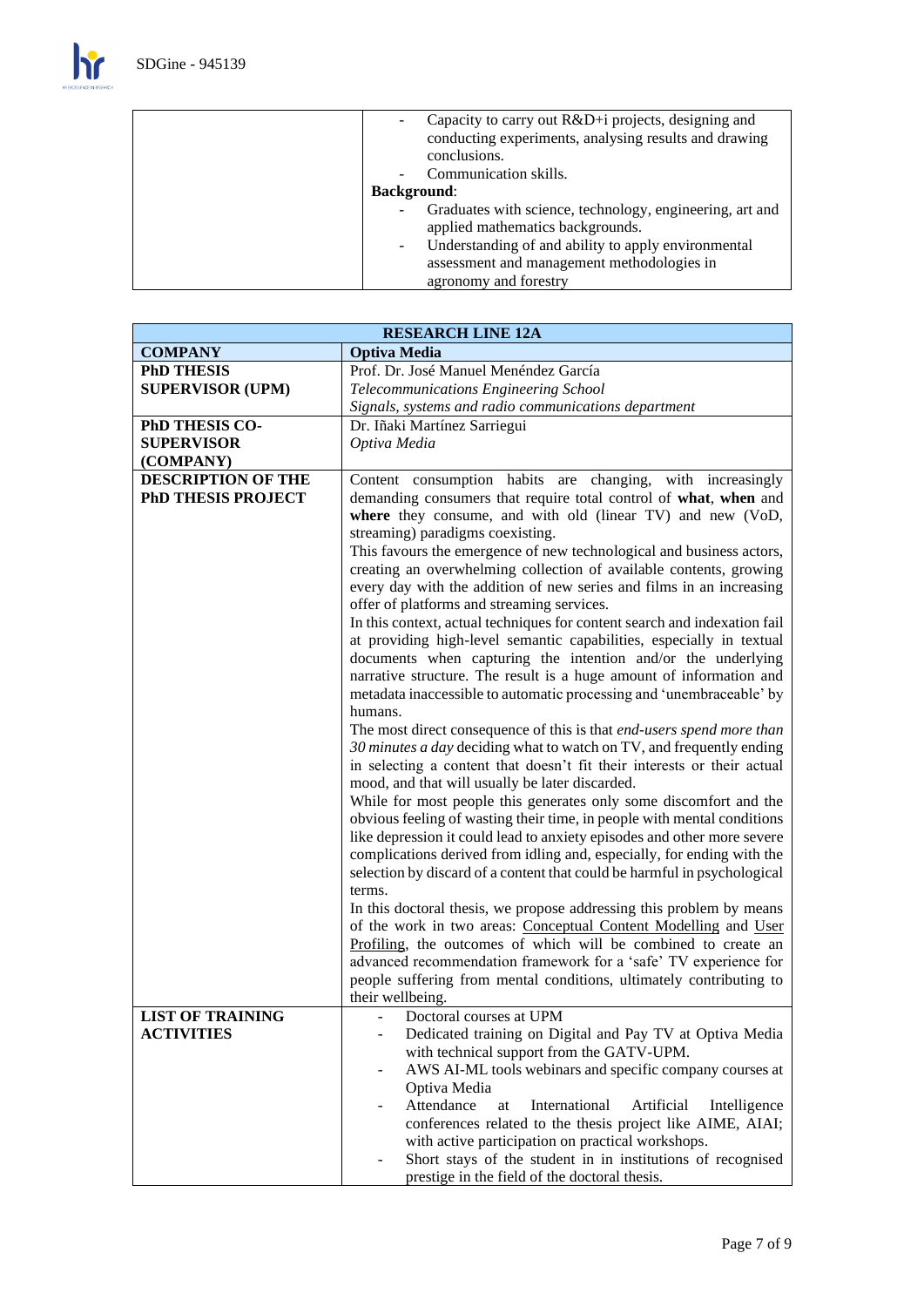$\mathbf{h}$ 

| <b>SECONDMENT(S)</b>    | Tentative                                                                      |  |
|-------------------------|--------------------------------------------------------------------------------|--|
|                         | Computational Intelligence Group, Vrije Universiteit                           |  |
|                         | (Netherlands)                                                                  |  |
|                         | https://cs.vu.nl/ci/<br>$\Omega$                                               |  |
|                         | Digital Health & Wellbeing Group, Fondazione Bruno                             |  |
|                         | Kessler (Italy)                                                                |  |
|                         | https://www.fbk.eu/en/digital-healthwellbeing/<br>$\circ$                      |  |
|                         | Fraunhofer FOKUS (Germany)                                                     |  |
|                         | https://www.fokus.fraunhofer.de/en/fokus/research-<br>$\circ$                  |  |
|                         | topics/ai                                                                      |  |
|                         | LIAAD, Artificial Intelligence and Decision Support Centre                     |  |
|                         | of the INESC TEC (Portugal)                                                    |  |
|                         | https://www.inesctec.pt/en/centres/liaad#intro<br>$\circ$                      |  |
|                         | Centre for Research & Technology Hellas (Atenas, Grecia)<br>$\blacksquare$     |  |
|                         | https://www.certh.gr/root.en.aspx<br>$\circ$                                   |  |
| <b>REQUIREMENTS FOR</b> | Degree $(MSc, \ldots)$                                                         |  |
| <b>CANDIDATES</b>       | MsC in Statistics, applied mathematics, Computer<br>$\circ$                    |  |
|                         | Science or related discipline.                                                 |  |
|                         | <b>Skills</b>                                                                  |  |
|                         | Strong problem-solving skills<br>$\circ$                                       |  |
|                         | Ability to communicate complex data in a simple,<br>$\circ$<br>actionable way. |  |
|                         | Ability to work independently and with team<br>$\circ$                         |  |
|                         | member from different backgrounds.                                             |  |
|                         | A drive to learn and master new technologies and<br>$\circ$                    |  |
|                         | techniques.                                                                    |  |
|                         | <b>Background</b>                                                              |  |
|                         | Proficient with one or more programming<br>$\circ$                             |  |
|                         | languages, preferably Python and/or C++                                        |  |
|                         | Knowledge of a variety of ML techniques: NLP,<br>$\circ$                       |  |
|                         | clustering, decision tree, ANN, DL, RNN,                                       |  |
|                         | Pattern recognition and predictive modelling<br>$\circ$                        |  |
|                         | experience                                                                     |  |
|                         | Knowledge of cloud infrastructures like AWS and<br>$\circ$                     |  |
|                         | their AI tools and services                                                    |  |

| <b>RESEARCH LINE 12B</b>      |                                                                      |  |
|-------------------------------|----------------------------------------------------------------------|--|
| <b>COMPANY</b>                | <b>Optiva Media</b>                                                  |  |
| PhD THESIS SUPERVISOR         | Prof. Dr. Carlos Á. Iglesias                                         |  |
| (UPM)                         | <b>Intelligent Systems Group</b>                                     |  |
|                               | Telematic Systems Engineering Department                             |  |
|                               | Telecommunications Engineering School                                |  |
| <b>PhD THESIS CO-</b>         | Dr. Iñaki Martínez Sarriegui                                         |  |
| <b>SUPERVISOR (COMPANY)</b>   | Optiva Media                                                         |  |
| <b>DESCRIPTION OF THE PhD</b> | Title: Exploiting Knowledge Graphs for Improving Mental              |  |
| <b>THESIS PROJECT</b>         | Wellbeing at Home through Content-based Recommendations              |  |
|                               | The phD thesis aims at researching on personalized content           |  |
|                               | recommendation algorithms for selecting videos. One of the goals     |  |
|                               | of the projects is reducing users' frustration when selecting videos |  |
|                               | and contribute to user personal well-being. To this end, the project |  |
|                               | explore the usage of Knowledge-Graph<br>based<br>will                |  |
|                               | Recommendation Systems.                                              |  |
|                               | The phD thesis will be developed in a combined academic and          |  |
|                               | industrial settings, from an industry-driven perspective.            |  |
|                               | Candidates are expected to publish in highly refereed journals and   |  |
|                               | conferences. The grant will support a research stay of 3 months.     |  |
| <b>SECONDMENT(S)</b>          | The hosting research centre of the research stay will be decided     |  |
|                               | during the phD studies. Some potential hosting research centres are  |  |
|                               | University of Torino (Italy), University of Minho (Portugal),        |  |